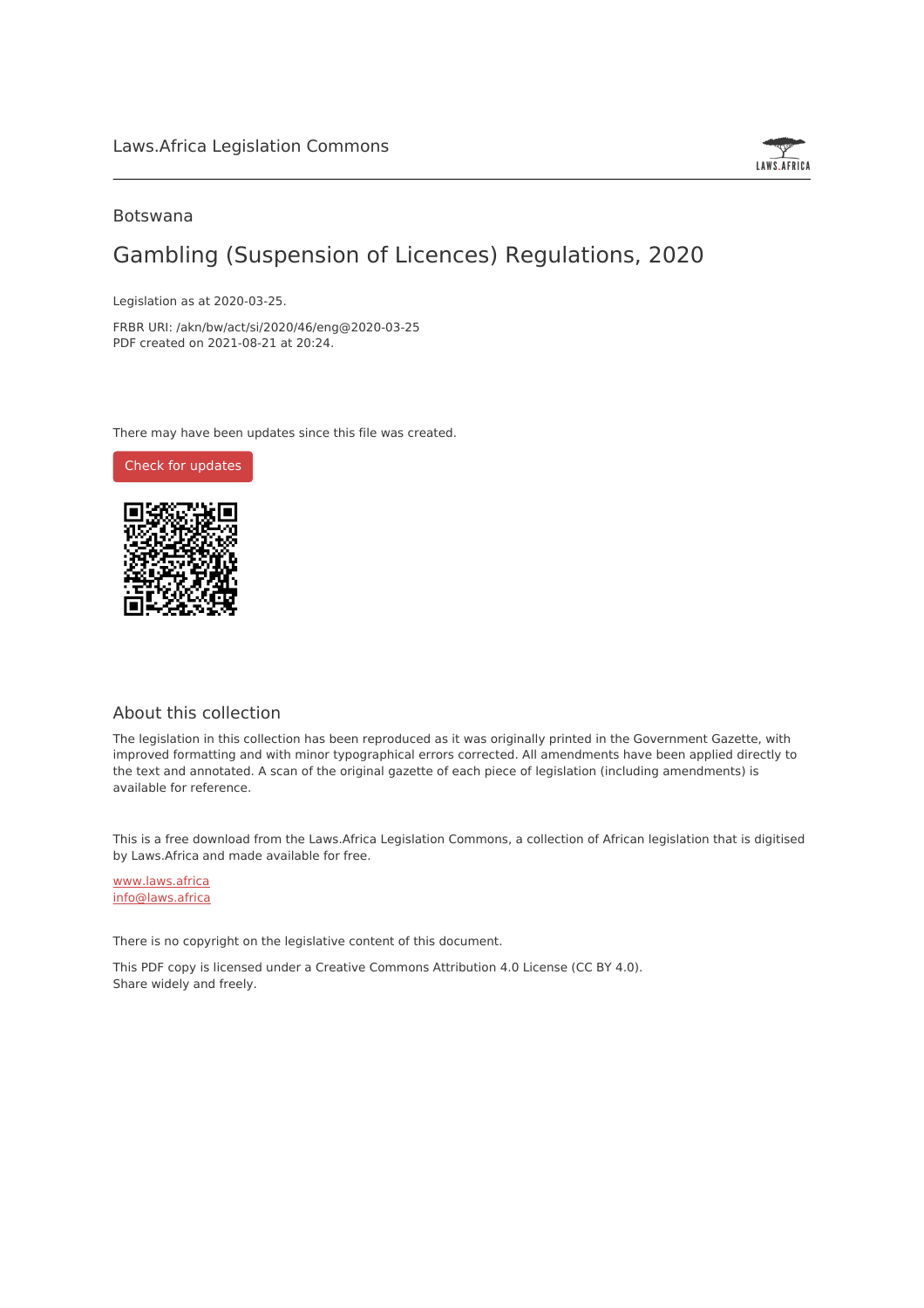## **Table of Contents**

| Gambling (Suspension of Licences) Regulations, 2020 |  |
|-----------------------------------------------------|--|
| Statutory Instrument 46 of 2020                     |  |
| 1. Citation and commencement                        |  |
| 2. Suspension of licences                           |  |